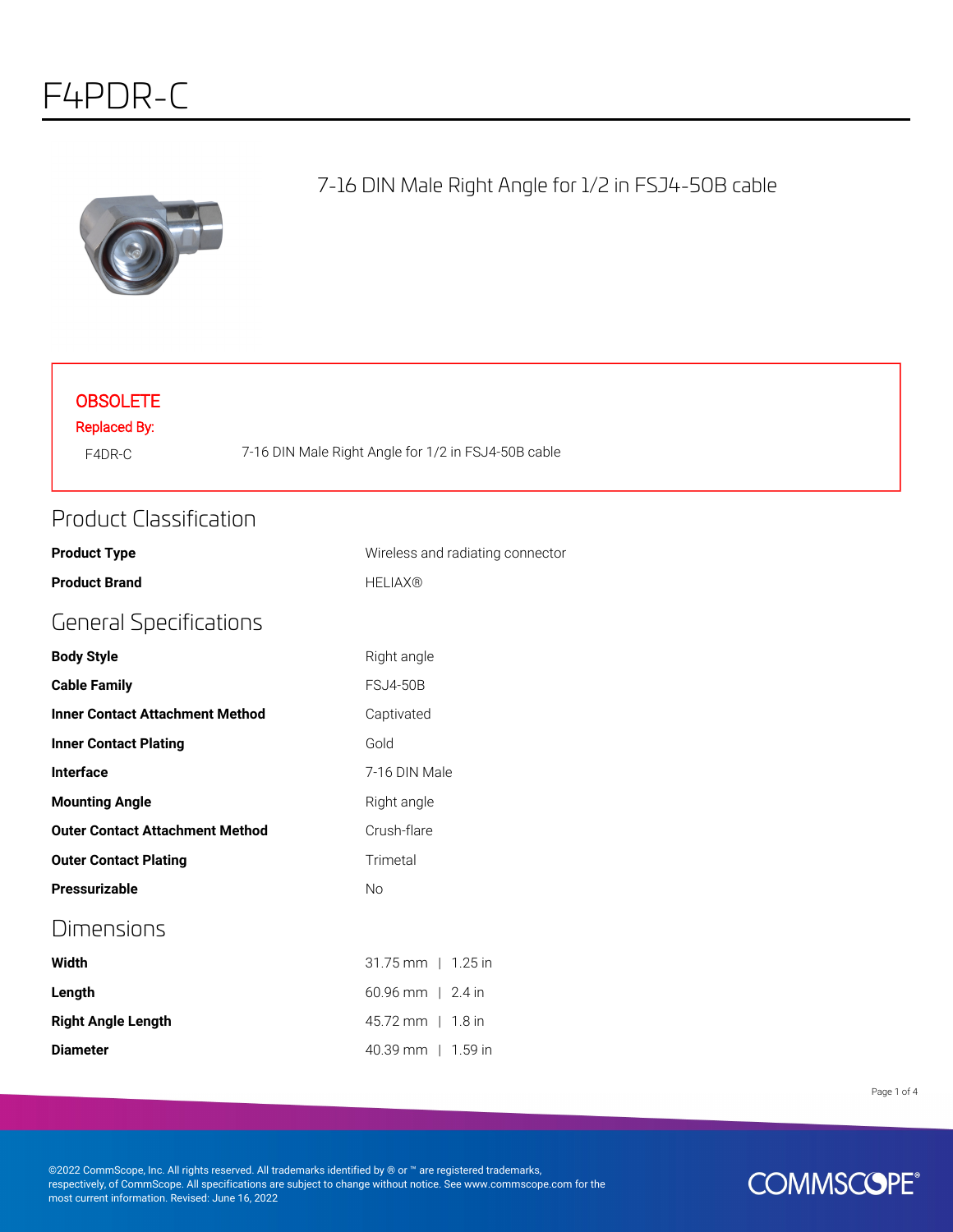# F4PDR-C

**Nominal Size** 1/2 in

# Outline Drawing



#### Electrical Specifications

| 3rd Order IMD at Frequency                 | -120 dBm @ 910 MHz   |
|--------------------------------------------|----------------------|
| 3rd Order IMD Test Method                  | Two +43 dBm carriers |
| <b>Insertion Loss Coefficient, typical</b> | 0.05                 |
| <b>Average Power at Frequency</b>          | 1.0 kW @ 900 MHz     |
| <b>Cable Impedance</b>                     | 50 ohm               |
| <b>Connector Impedance</b>                 | 50 ohm               |
| dc Test Voltage                            | 2500 V               |
| <b>Inner Contact Resistance, maximum</b>   | $0.8$ m $Ohm$        |
| <b>Insulation Resistance, minimum</b>      | 5000 MOhm            |
| <b>Operating Frequency Band</b>            | $0 - 5200$ MHz       |
| <b>Outer Contact Resistance, maximum</b>   | $1.5 \text{ mOhm}$   |
| Peak Power, maximum                        | 15.6 kW              |
| RF Operating Voltage, maximum (vrms)       | 884 V                |
| <b>Shielding Effectiveness</b>             | $-110$ dB            |

Page 2 of 4

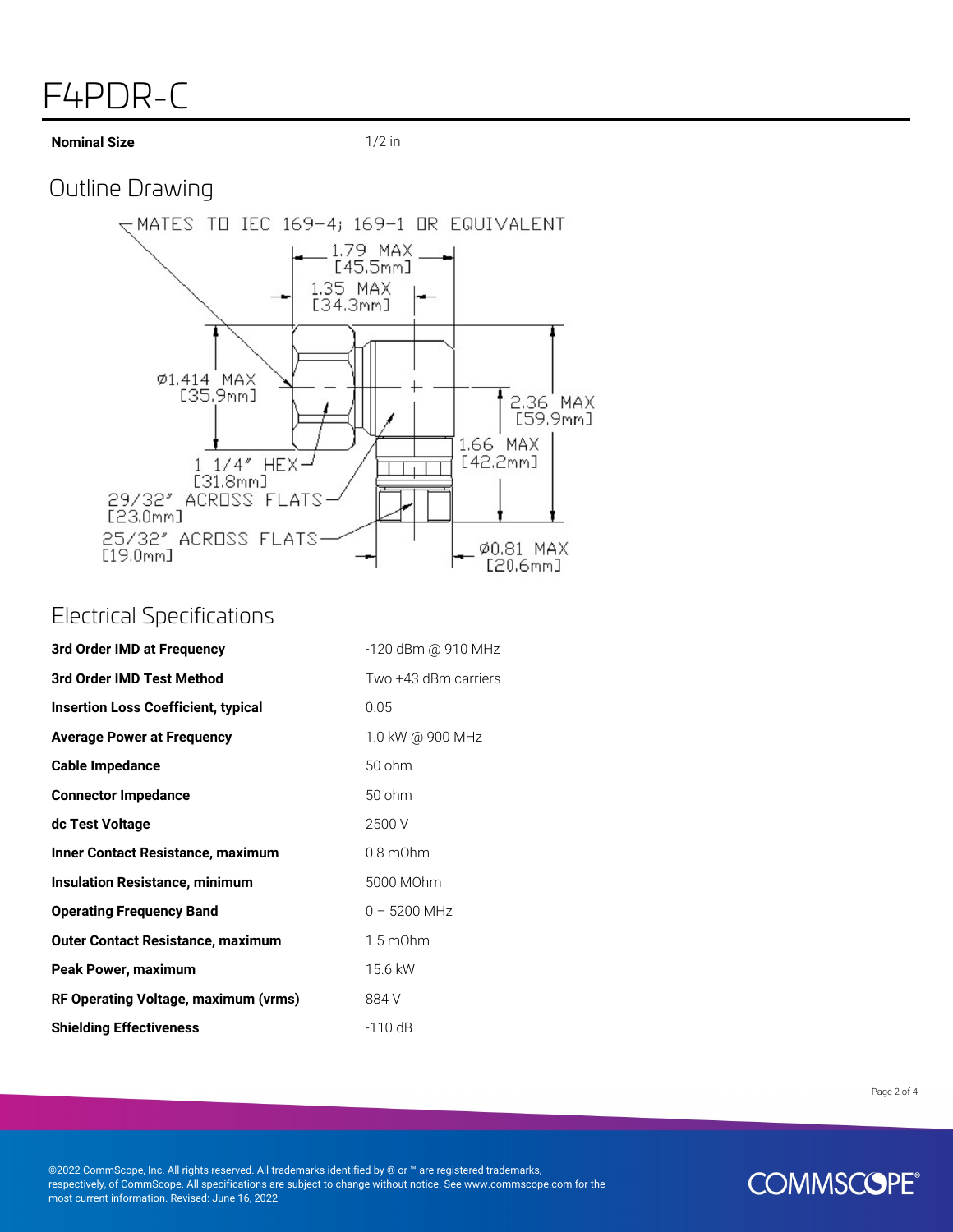### VSWR/Return Loss

| <b>Frequency Band</b> | <b>VSWR</b> | <b>Return Loss (dB)</b> |
|-----------------------|-------------|-------------------------|
| 50-1000 MHz           | 1.04        | 34.16                   |
| 1000-1900 MHz         | 1.04        | 34.16                   |
| 1900-2200 MHz         | 1.07        | 29.42                   |
| 2000-2700 MHz         | 1.1         | 26.45                   |
| 2700-3600 MHz         | 1.13        | 24.29                   |
| 3600-5000 MHz         | 1.25        | 19.09                   |

# Mechanical Specifications

| <b>Attachment Durability</b>               | 25 cycles                                   |
|--------------------------------------------|---------------------------------------------|
| <b>Connector Retention Tensile Force</b>   | 889.64 N   200 lbf                          |
| <b>Connector Retention Torque</b>          | 5.42 N-m   47.998 in lb                     |
| <b>Coupling Nut Proof Torque</b>           | 24.86 N-m   220.003 in lb                   |
| <b>Coupling Nut Retention Force</b>        | $1,000.85 N$   225 lbf                      |
| <b>Coupling Nut Retention Force Method</b> | MIL-C-39012C-3.25, 4.6.22                   |
| <b>Insertion Force</b>                     | $200.17 N$   45 lbf                         |
| <b>Insertion Force Method</b>              | IEC 61169-1:15.2.4                          |
| <b>Interface Durability</b>                | 500 cycles                                  |
| <b>Interface Durability Method</b>         | IEC 61169-4:9.5                             |
| <b>Mechanical Shock Test Method</b>        | MIL-STD-202F, Method 213B, Test Condition C |

# Environmental Specifications

| <b>Operating Temperature</b>              | $-55$ °C to +85 °C (-67 °F to +185 °F)         |
|-------------------------------------------|------------------------------------------------|
| <b>Storage Temperature</b>                | $-55$ °C to +85 °C (-67 °F to +185 °F)         |
| <b>Attenuation, Ambient Temperature</b>   | $20 °C + 68 °F$                                |
| <b>Average Power, Ambient Temperature</b> | 40 °C   104 °F                                 |
| <b>Corrosion Test Method</b>              | MIL-STD-1344A, Method 1001.1, Test Condition A |
| <b>Immersion Depth</b>                    | 1 m                                            |
| <b>Immersion Test Mating</b>              | Mated                                          |
| <b>Immersion Test Method</b>              | IEC 60529:2001. IP68                           |

Page 3 of 4